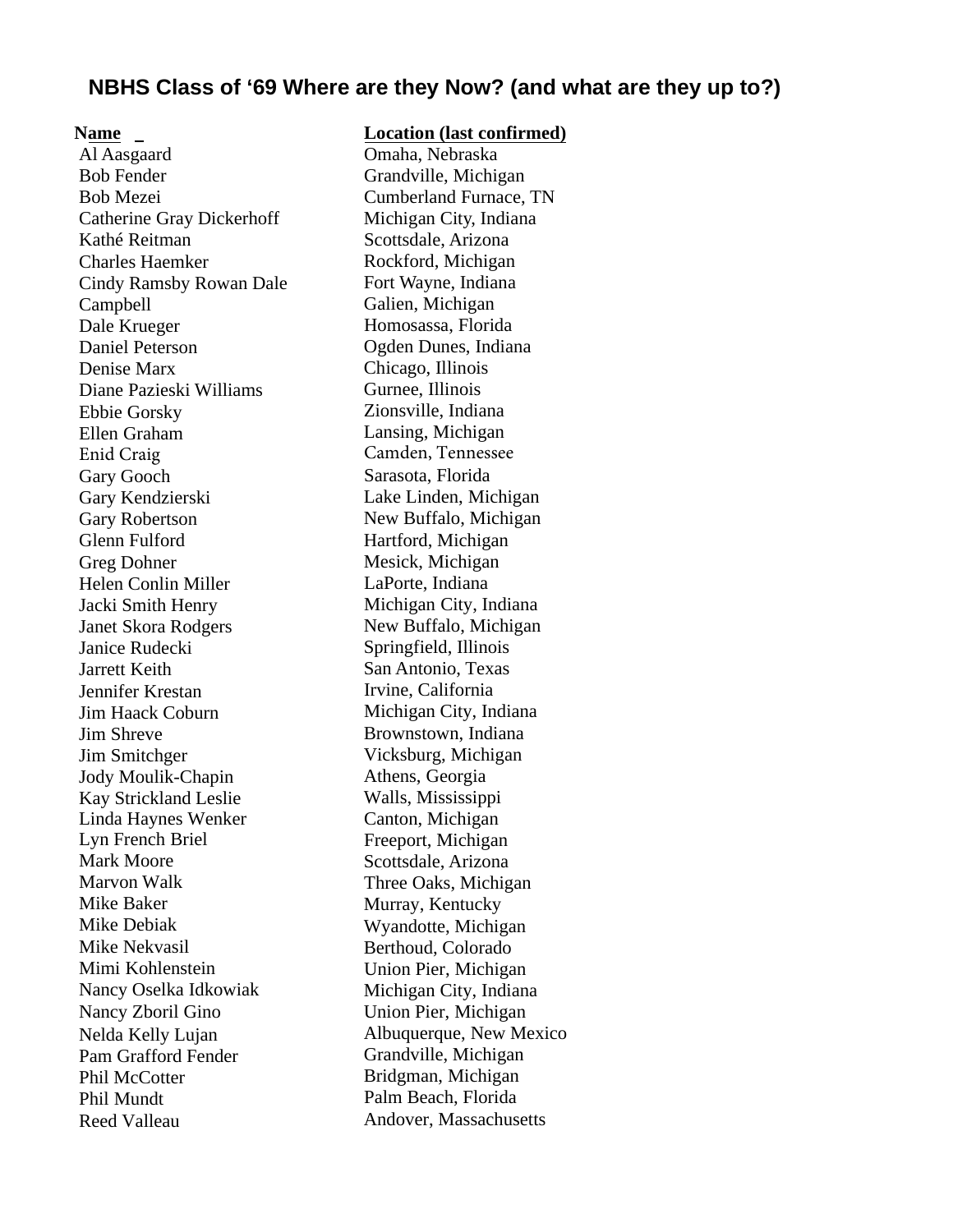#### Name Location (last confirmed)

Rich Mrozek New Buffalo, Michigan Ron Mitchell St. Cloud, Florida Ron Payne Bridgman, Michigan Sandy Lubke Roth New Buffalo, Michigan Sandy Mazac Hull New Buffalo, Michigan Sharon McDougal Winegardener Westville, Indiana Susie Russell Handley Atlanta, Georgia Terri Bean Chrobak LaPorte, Indiana Terri Fugiel Krystecki New Buffalo, Michigan Terry Covert Commerce City, Colorado Tom Barbee Sparta, Michigan Trudy Casselman Schalm Stevensville, Michigan Vera Smith Kamna **Henderson**, Nevada Vicky Krieghbaum Kunkel Michigan City, Indiana Vicki Sandstrom Lansing, Michigan Walt Conlin LaPorte, Indiana Yvonne Grubaugh Smith Hartford, Indiana

\* \* \*

#### Bob Mezei

Retired all our horses from the show ring. Now just enjoying retired life here in Tennessee.

#### Catherine Dickerhoff

Retired 2006. Widowed, two sons and three grandsons. Spend majority of my time involved with my family and community activities including Chairman/Trustee and Grant Writer with Michigan City Elks Lodge 432, Secretary Nipsco Duneland Service Club Board, and Meals on Wheels volunteer.

#### Yvonne Smith

Retirement is great! We have 5 grandkids from ages 14 to 5. These kiddos bring lots of joy into our lives. We enjoy Spring, Summer, & Fall gatherings with family & friends at out cottage on Bitely Lake. Life is good!

#### Susie Handley

Lots of unexpected changes have happened to Kevin and me since our 40th! We sold our boat after 10 years of living on White Lake and bought a condo nearby, still being able to enjoy the beautiful water views in the summer months! Last October, we decided to downsize to a townhouse 2 miles away from our home of 21 years in Roswell. Life is good and we're grateful for every day!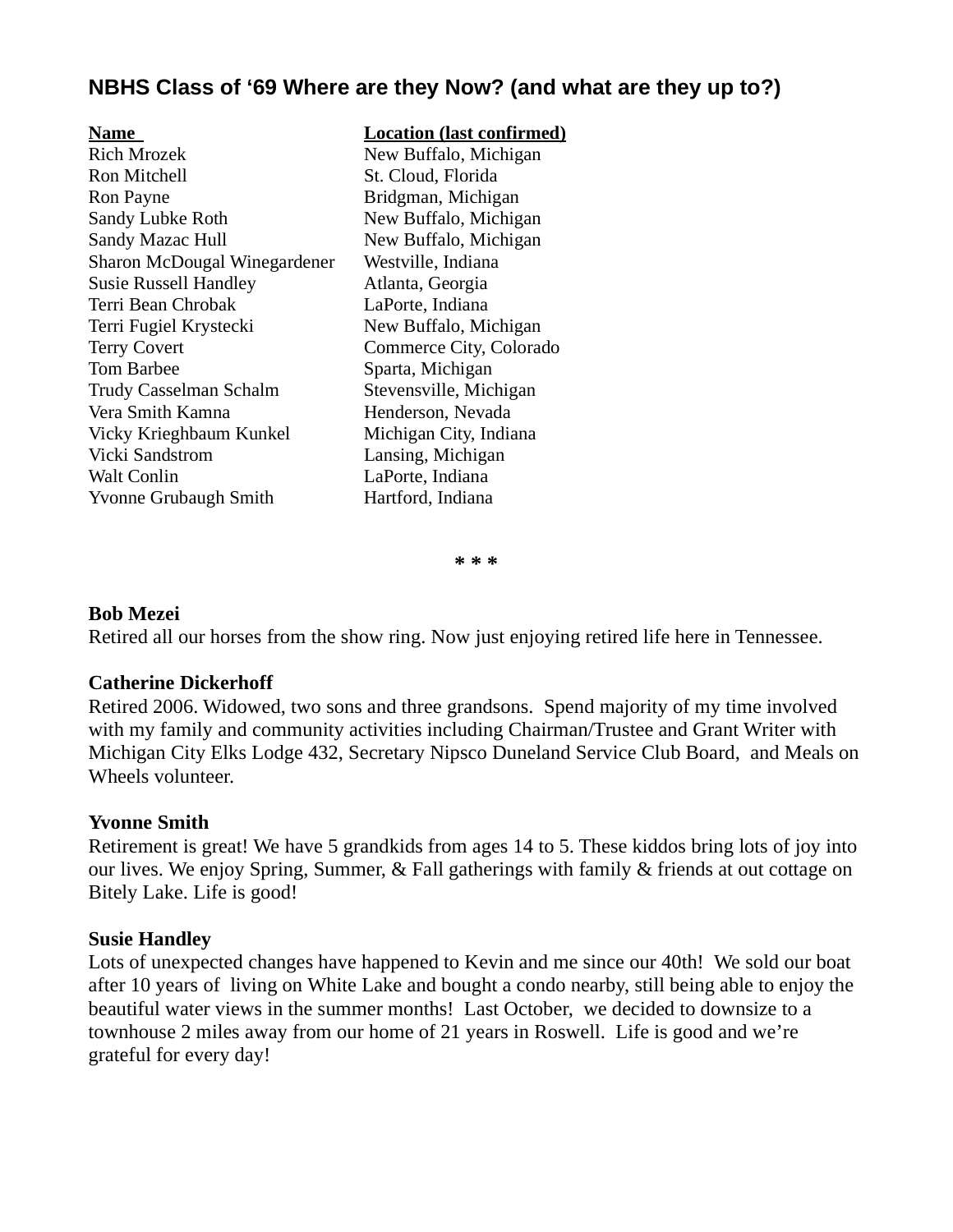#### Janet Rodgers

Fifty years since graduation and I never left my hometown of New Buffalo. I've seen it rise, then fall and change from a family oriented town to a city with more tourists than residents. Who could have imagined three story condo's lining the river, a harbor filled with extravagant boats, a casino, and restaurants everywhere in little 'Ol New Buffalo. Before I retired in 2014, I had the "best job ever" teaching kindergarten children for 22 years, 16 of those years in New Buffalo. How fortunate I was to find the perfect job. My retirement recipe has been to keep busy and downsize. Just don't need all of this stuff. There's so much to see and do. I belong to a Garden Club, the lady's group at my church, the Harbor Country Hikers and I have four groups of lunch buddies. I've been blessed with 4 grandchildren. How lucky I am to have both of my children live near us. Bob and I will be celebrating our 50th anniversary next year. Now, that is an accomplishment.

#### Ellen Graham

I graduated from Livonia Stevenson HS. My dad got transferred for work. Spent last 3 years of high school in Livonia But, I tell you there could have been anything greater than growing up in New Buffalo!

#### Mark Moore

Wife retires in June - I am busy making her a honey-do list...lol

## Gary Kendzierski

Part-time rural mail carrier / Full time social security. I like to garden sometimes get to hunt and fish also shovel snow 6 months a year. My oldest boy and daughter in law just had their 2nd son April  $5<sup>th</sup>$  of this year.

#### Vicki Sandstrom

Retired 12 years from school counseling - working 11 years as circ. clerk at local library. Latest trips were to the South, Scandinavia and Ireland.

## Trudy Schalm

I've been retired for 4 years, from Walsworth, a printing company in St. Joseph, MI where I worked as a billing administrator for over 13 years. My husband of 19 years, Bob, and I live in Stevensville, MI. We enjoy craft breweries and collecting Tagabrew tags throughout Michigan. We spend time in the summer at Bob's childhood home on Little Crooked Lake in Sister Lakes (which is jointly owned by him and other relatives.) I have 5 grandchildren ranging from 13 1/2 to 7 years old, who live in the Chicago and Detroit areas, not as close as I'd like but within 3 hours or so. I'm happy and blessed to be in touch with some of our classmates with our monthly ladies lunches! I cannot believe it has been 50 years!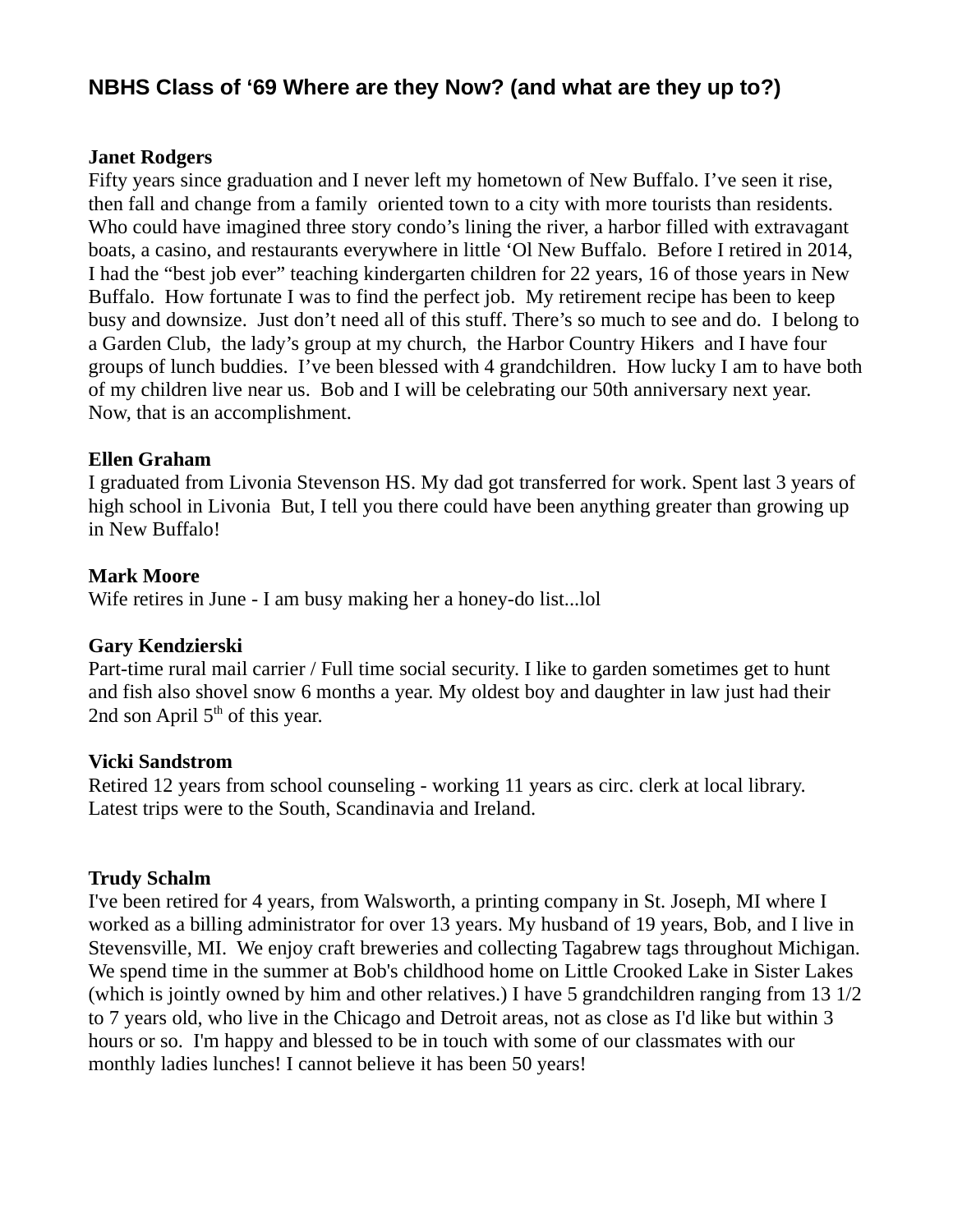#### Terri Chrobak

Steve and I have been happily retired for 5 years. Together we have 5 adult children and 6 beautiful grandchildren.

## Nancy Gino

Retired from Chicago Public Schools in 2007, packed up and came back home!! We love being back by the lake and meeting up with ole friends. A few of us "Class of 69" gals get together each month for lunch. It's a blast! Our 3 kids have given us 3 grand's and we are so lucky to be able to see them nearly every day and....now we have a great granddaughter too!! I firmly believe that the kids get older - We don't!

## Dale Krueger

Retired, liquidated Dales Repair sevice since 1986, purchased motorhome, planning to do extensive traveling with my bride and become FL residents on the Gulf Coast.

## Denise Marx

No kids, no dogs, one ex. -- been living in downtown Chicago for nearly 40 Years.

After a long career in event management, I recently retired from full time work. This included staging corporate/business meetings with well known keynote speakers, business experts and leadership and governance functions. The jobs involved a great deal of travel mostly in the US, but also Europe, Canada and Mexico.

I earned a degree from Northwestern University in Radio/TV/Film and more recently earned a Certificate from the School of the Art Institute of Chicago in Art & Design. I am now working to bring my designs to market.

## Ron Mitchell

Happily retired , enjoy running and usually run 4 miles 4days a week. Enjoy making furniture out in my shop and camping at Ft Wilderness campground at Disney in out Motorhome. I have three Bioclinical daughters and one step daughter. I have four grand children and one great grandson. Wife works at Disney and will retire in about a year and a half. Life is good!

## Jacki Henry

I spend my time traveling when I can. Still do a lot of sewing. I keep active with my bowling league, walking my dogs. And of course the wonderful lunches us gal pal classmates do on a monthly basis.